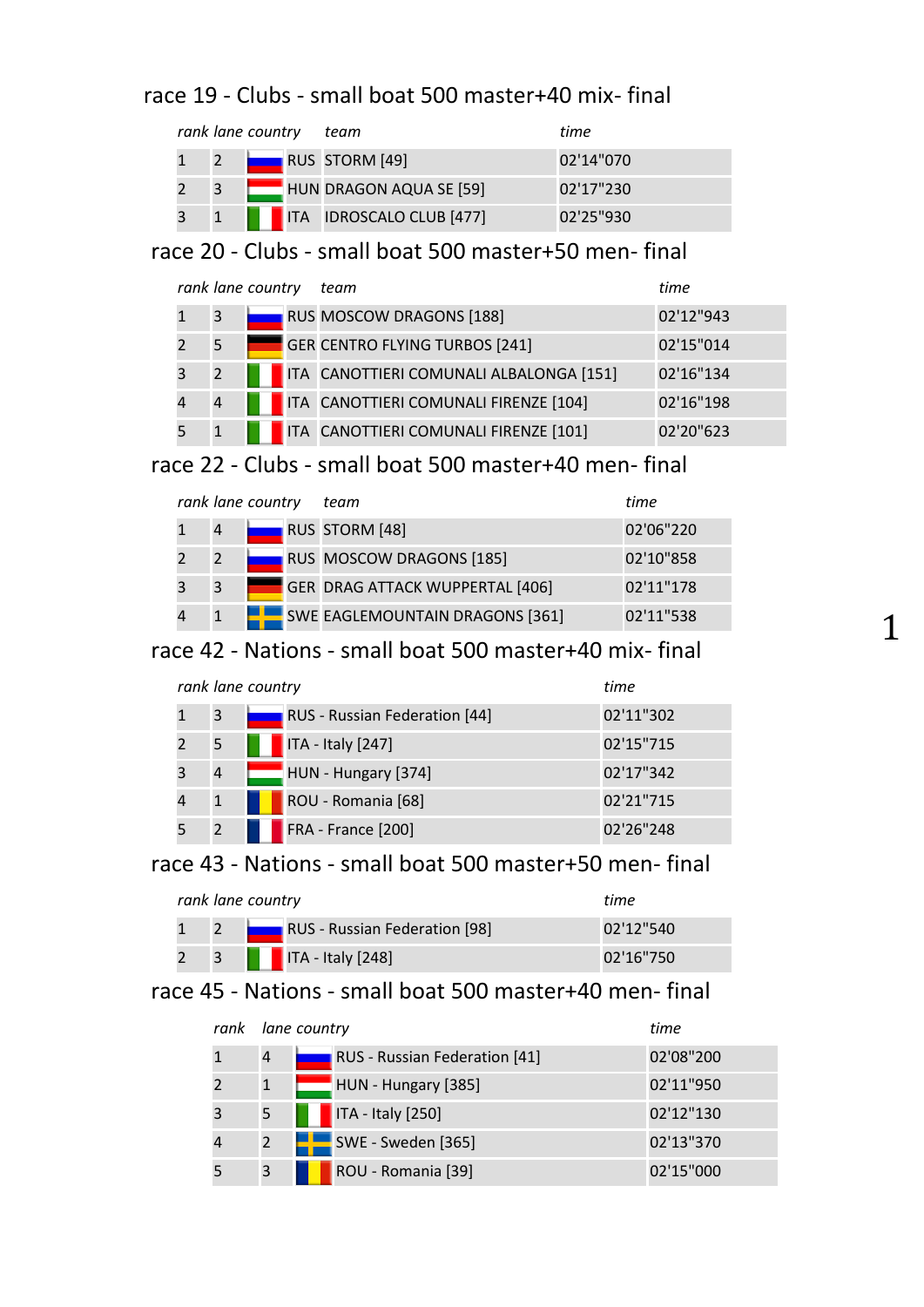|                |                   | race 49 - Nations - small boat 500 senior mix-final       |           |           |
|----------------|-------------------|-----------------------------------------------------------|-----------|-----------|
| rank           |                   | lane country                                              | time      |           |
| $\mathbf{1}$   | $\overline{2}$    | RUS - Russian Federation [95]                             | 02'11"970 |           |
| $\overline{2}$ | $\mathbf{1}$      | HUN - Hungary [376]                                       | 02'18"670 |           |
| 3              | $\overline{4}$    | UKR - Ukraine [451]                                       | 02'24"290 |           |
| $\overline{4}$ | 3                 | <b>SWE - Sweden [400]</b>                                 | 02'26"190 |           |
|                |                   | race 56 - Clubs - standard boat 500 master+40 men-final   |           |           |
| rank           |                   | lane country<br>team                                      |           | time      |
| $\mathbf{1}$   |                   | RUS MOSCOW DRAGONS [191]<br>$\overline{2}$                |           | 02'01"250 |
| $\overline{2}$ |                   | ITA CANOTTIERI COMUNALI FIRENZE [113]<br>3                |           | 02'05"900 |
|                |                   | race 71 - Clubs - standard boat 200 master+40 men-final   |           |           |
| rank           |                   | lane country<br>team                                      |           | time      |
| $\mathbf{1}$   | 3                 | RUS MOSCOW DRAGONS [190]                                  |           | 00'48"220 |
| $\overline{2}$ | $\overline{2}$    | ITA CANOTTIERI COMUNALI FIRENZE [112]                     |           | 00'49"490 |
|                |                   | race 80 - Nations - standard boat 500 master+40 men-final |           |           |
| rank           |                   | lane country                                              | time      |           |
| $\mathbf{1}$   | 4                 | RUS - Russian Federation [175]                            | 01'55"810 |           |
| $\overline{2}$ | $\overline{2}$    | HUN - Hungary [363]                                       | 01'56"500 |           |
| 3              | 3                 | ITA - Italy [252]                                         | 01'56"510 |           |
|                |                   | race 94 - Nations - standard boat 200 senior men-final    |           |           |
|                | rank lane country |                                                           | time      |           |
| $\mathbf{1}$   | $\mathbf{1}$      | RUS - Russian Federation [165]                            | 00'44"050 |           |
| $\overline{c}$ | $\overline{4}$    | UKR - Ukraine [457]                                       | 00'45"350 |           |
| 3              | $\overline{2}$    | HUN - Hungary [383]                                       | 00'45"750 |           |
| 4              | 3                 | <b>ESP</b> - Spain [329]                                  | 00'46"460 |           |
| 5              | 5                 | ITA - Italy [347]                                         | 00'46"710 |           |
|                |                   | race 118 - Clubs - small boat 200 master+40 mix- final    |           |           |

| rank |                | lane country | team                                     | time      |
|------|----------------|--------------|------------------------------------------|-----------|
|      |                |              | RUS STORM [47]                           | 00'52"790 |
|      | $\overline{a}$ |              | HUN DRAGON AQUA SE [58]                  | 00'54"080 |
|      | 3              |              | HUN A-HÃ DRAGON [440]                    | 00'55"710 |
|      | 2              |              | <b>ITA PUNTA SORRESCA SABAUDIA [289]</b> | 00'56"630 |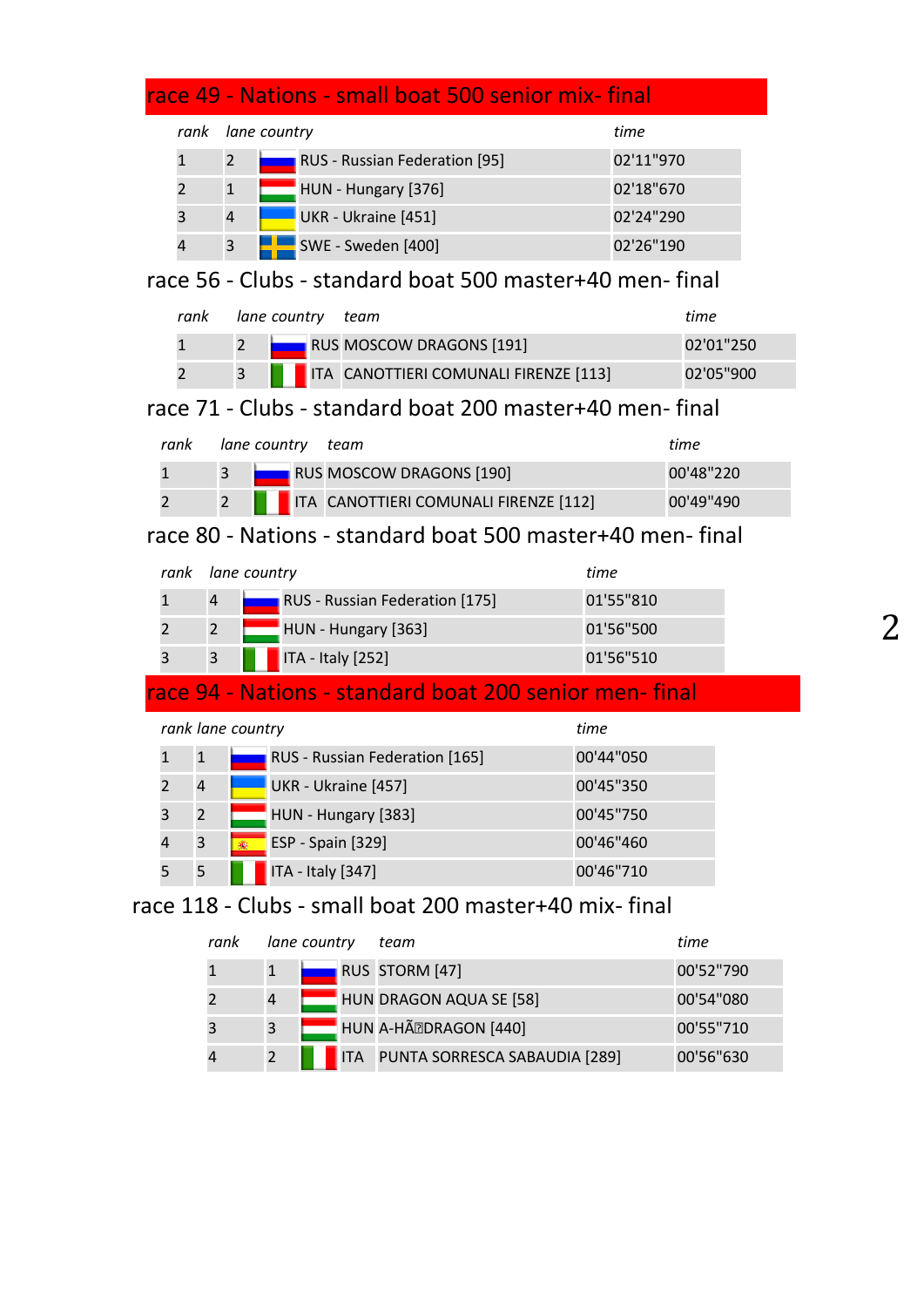# race 119 - Clubs - small boat 200 master+50 men- final

| rank | lane country |  |            | team                                   | time       |
|------|--------------|--|------------|----------------------------------------|------------|
|      | 2            |  |            | RUS MOSCOW DRAGONS [187]               | 00'52"120  |
|      | $\mathbf{1}$ |  |            | <b>GER CENTRO FLYING TURBOS [240]</b>  | 00'54"160  |
|      | 4            |  | <b>ITA</b> | CANOTTIERI COMUNALI<br>ALBALONGA [162] | 00'54"360  |
|      | 5            |  |            | ITA CANOTTIERI COMUNALI FIRENZE [103]  | 00'55"600  |
|      | 3            |  |            | ITA CANOTTIERI COMUNALI FIRENZE [100]  | <b>DNF</b> |

race 121 - Clubs - small boat 200 master+40 men- final

|                |   | rank lane country |            | team                           | time      |
|----------------|---|-------------------|------------|--------------------------------|-----------|
|                | 3 |                   |            | RUS STORM [46]                 | 00'50"880 |
| $\overline{2}$ | 4 |                   | <b>SWE</b> | EAGLEMOUNTAIN<br>DRAGONS [360] | 00'52"280 |
| 3              | 2 |                   |            | RUS MOSCOW DRAGONS [184]       | 00'52"290 |
|                |   |                   |            | HUN VASKAKAS [125]             | 00'55"230 |

race 143 - Nations - small boat 200 master+40 mix- final

| rank | lane country |                                  | time      |
|------|--------------|----------------------------------|-----------|
|      | 2            | RUS - Russian Federation [43]    | 00'50"830 |
|      | 4            | HUN - Hungary [387]              | 00'51"490 |
|      | 3            | $\blacksquare$ ITA - Italy [263] | 00'52"400 |
|      |              | ROU - Romania [67]               | 00'55"010 |

race 144 - Nations - small boat 200 master+50 men- final

|      | rank lane country                | time      |
|------|----------------------------------|-----------|
|      | RUS - Russian Federation [97]    | 00'51"180 |
|      | $HUN - Hungary [459]$            | 00'52"250 |
| 43 Z | $\blacksquare$ ITA - Italy [264] | 00'52"860 |

# race 146 - Nations - small boat 200 master+40 men- final

| rank |                | lane country                  | time       |
|------|----------------|-------------------------------|------------|
|      | 2              | RUS - Russian Federation [40] | 00'51"770  |
|      | $\mathbf{1}$   | $\sqrt{17A}$ - Italy [266]    | 00'52"740  |
|      | 5              | HUN - Hungary [373]           | 00'52"960  |
|      | 4              | SWE - Sweden [364]            | 00'53"950  |
|      | $\overline{3}$ | ROU - Romania [66]            | <b>DNS</b> |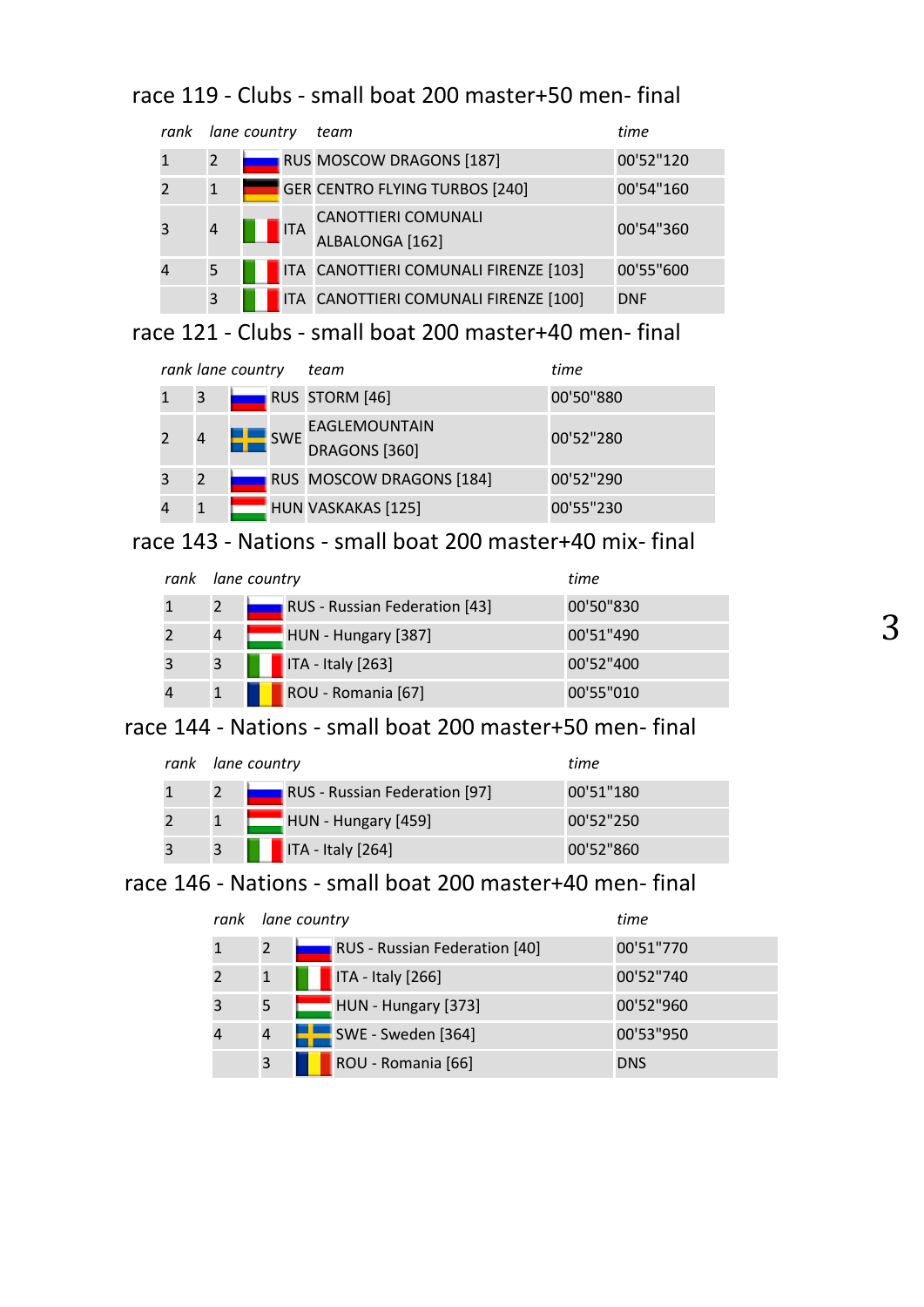# race 149 - Nations - small boat 200 senior mix- final

|   | rank lane country | time                          |           |
|---|-------------------|-------------------------------|-----------|
| 3 |                   | RUS - Russian Federation [94] | 00'47"770 |
|   |                   | UKR - Ukraine [455]           | 00'51"690 |
| 4 |                   | SWE - Sweden [399]            | 00'52"180 |
|   |                   | $\sqrt{17A - Italy}$ [348]    | 00'52"240 |

# race 152 - Clubs - standard boat 2.000 master+40 men- final

| rank lane country team |  |                                           | time       |
|------------------------|--|-------------------------------------------|------------|
|                        |  | 1 <b>NOST AND RAGONS</b> [192]            | 08'48"990  |
|                        |  | 2   ITA CANOTTIERI COMUNALI FIRENZE [114] | 09'13''720 |

# race 160 - Clubs - small boat 2.000 master+40 men- final

| rank | lane country   |  |            | team                            | time       |
|------|----------------|--|------------|---------------------------------|------------|
|      | 5              |  |            | RUS STORM [50]                  | 09'13"920  |
|      | $\overline{2}$ |  | <b>SWE</b> | EAGLEMOUNTAIN<br>DRAGONS [362]  | 09'32"590  |
| 3    | 3              |  |            | RUS MOSCOW DRAGONS [186]        | 09'34"660  |
|      | $\mathbf{1}$   |  |            | HUN VASKAKAS [126]              | 10'32"080  |
|      | 4              |  |            | ITA IDROSCALO CLUB [428]        | <b>DSQ</b> |
|      | 6              |  |            | GER DRAG ATTACK WUPPERTAL [407] | <b>DSQ</b> |

4

# race 161 - Clubs - small boat 2.000 master+50 men- final

| rank |    | lane country |            | team                                          | time       |
|------|----|--------------|------------|-----------------------------------------------|------------|
|      | 9  |              |            | RUS MOSCOW DRAGONS [189]                      | 09'33"110  |
|      | 10 |              | <b>ITA</b> | <b>CANOTTIERI COMUNALI</b><br>ALBALONGA [158] | 09'35"580  |
| 3    | 11 |              |            | ITA CANOTTIERI COMUNALI FIRENZE [105]         | 09'55"960  |
|      | 8  |              |            | ITA CANOTTIERI COMUNALI FIRENZE [102]         | 10'14"310  |
|      | 7  |              |            | <b>GER CENTRO FLYING TURBOS [242]</b>         | <b>DSQ</b> |

# race 164 - Clubs - small boat 2.000 master+40 mix- final

| rank lane country | team                    | time      |
|-------------------|-------------------------|-----------|
|                   | RUS STORM [51]          | 09'24"590 |
| 3                 | HUN DRAGON AQUA SE [60] | 09'53"840 |
|                   | HUN A-HÃ PDRAGON [441]  | 10'18"440 |